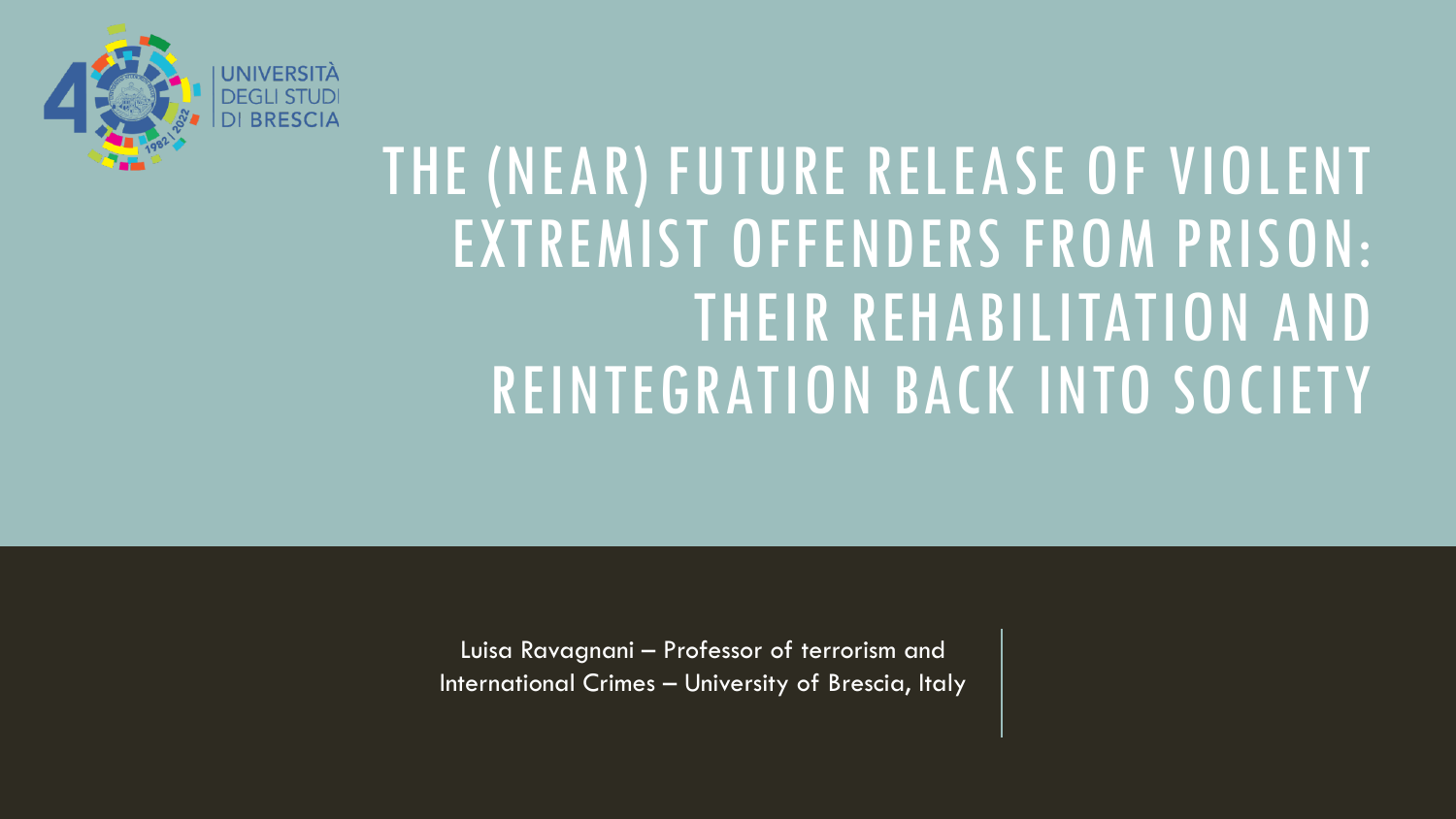## MOST IMPORTANT TARGETS WORKING WITH VEO AND RADICALIZED OFFENDERS IN/OUTSIDE PRISON

#### **General:**

- -To ensure security and safety
- -To prevent reoffending
- -To support offenders rehabilitation and reintegration into society Specific:
- -To prevent the radicalization of other individuals and/or family members
- -To prevent the affiliation to existing terrorist groups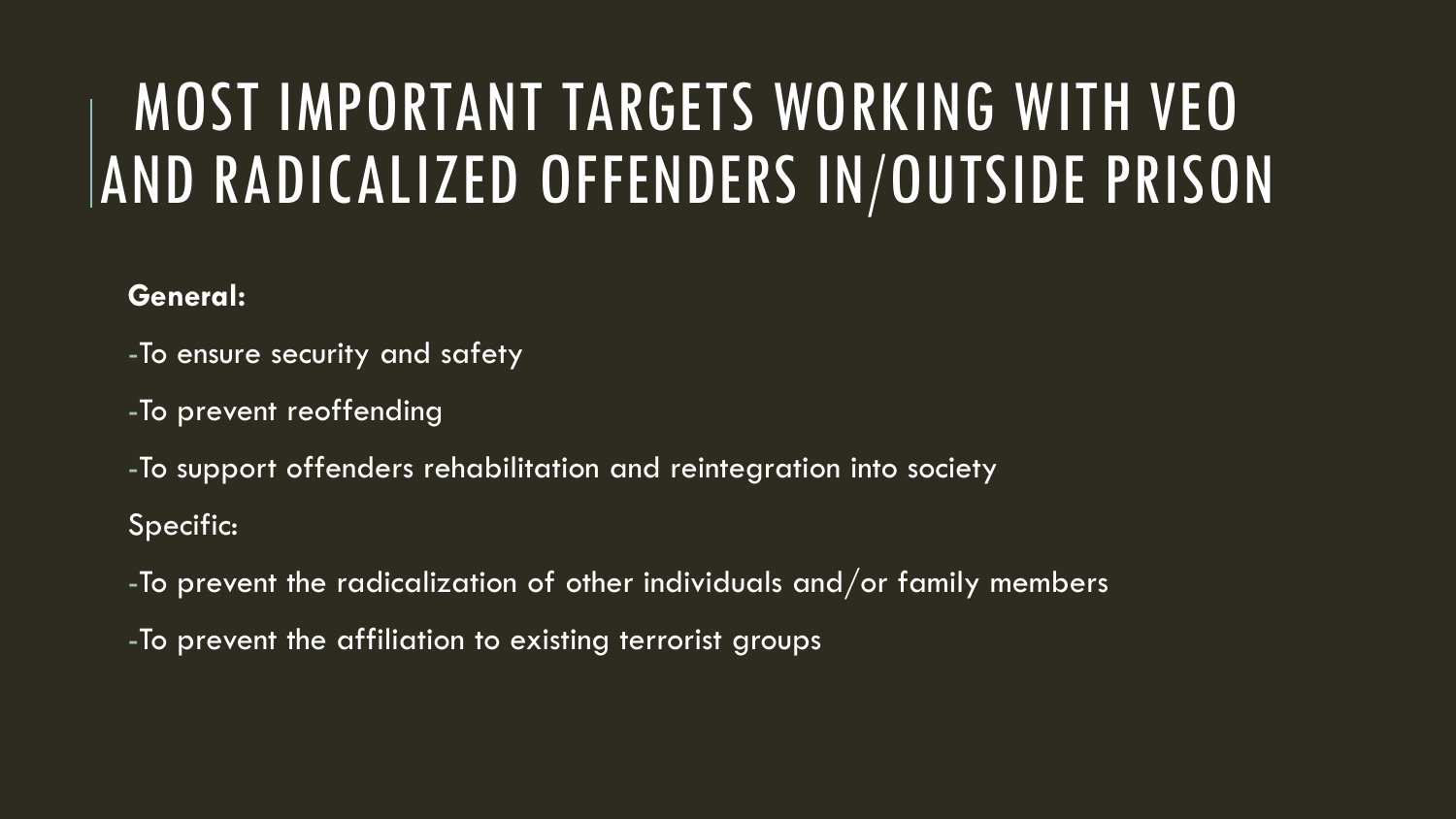#### PRELIMINARY REMARKS

**The first step for a fruitful rehabilitation path**: ability to develop a trusting relationship with the (violent extremist/radicalized) offender;

**Extremist/Radicalized offenders can be moved by ideologically/non-ideologically or mixed motivations.** They do not necessarily have unique needs when compared to other types of offenders. Some criminogenic factors are similar to the ones of the mainstream offenders (social isolation, anti-social associates, limited education, drug/alcohol/mental health problems, poor family support).

**Tackling ideological belief since the very beginning is not always the key**, while dealing with motivation for offending can give better outcomes.

Cherney, *The Release and Community Supervision*, p. 7.

Rushchenko (2019). 295-314.

Radicalisation Awareness Network. (2020) Rehabilitation Manual.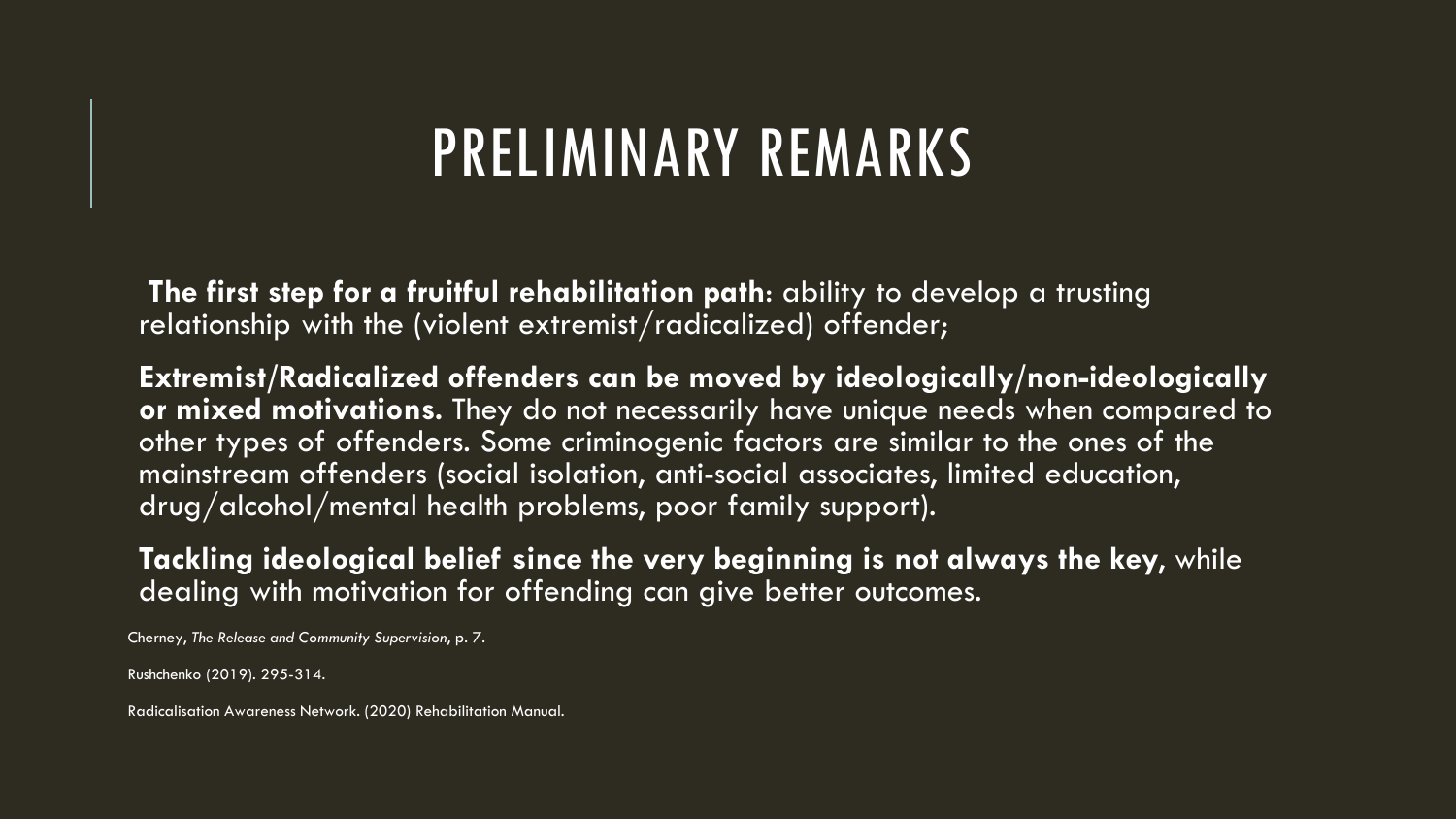## PRINCIPLES THAT CAN FACILITATE THE RESETTLEMENT

To **individualize the risk/needs assessments** with the aim to better understand the offender's personality and being ready to respond to his/her challenges;

To **manage transitional periods** by strengthening the offenders capability to face daily problematic situations;

To take specific care of the **last phase**, working on the capacity building for the time post-reintegration: professionals must ensure that the individual has a positive social network to rely on;

To build relationship based on **trust**: offender must be in the position to trust in his/her probation officers;

To look for **social and organizational support** during the reintegration process. According to the *coproducing desistance model, significant others* and *meaningful relationship* can be of great help to reinforce personal identity change through desistance.

Weaver. *The relational context of desistance*, p. 398

Maruna. *Desistance from crime*, p.171-194

Curcio, Pattavina, William Fisher (2018), pag. 182-204.

Bushway, S., Nieuwbeerta, P., Blokland, A. (2011). 27-601**William Fisher**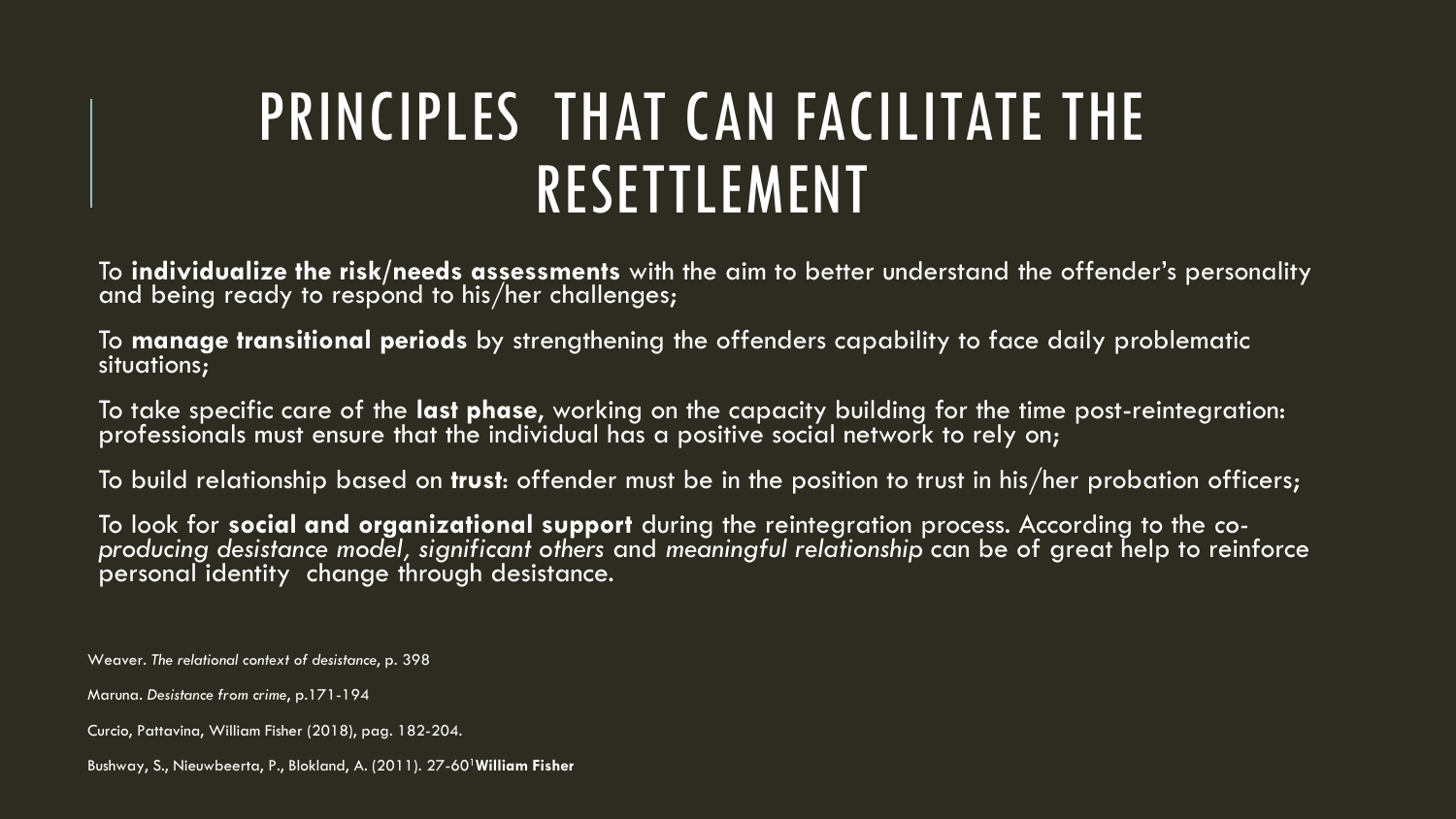#### RELEASE AS THE END OF THE PRISON SENTENCE: THE VEO<sup>S</sup> ARE FREE TO MOVE INTO SOCIETY

#### **Disadvantages**

The prison environment (with its accompanying known problems) could facilitate radicalisation paths ( 8 ).

Depending on the prison regime (dispersal, concentration, combination ( 9 )), VEOs could be in a position to radicalise other prisoners (e.g. proselytism).

VEOs might acquire admirers in prison that pose a threat to their willing participation in deradicalisation or disengagement programmes.

If the VEOs are also foreigners, they will encounter additional difficulties (as do most of the 'mainstream' foreign prisoners) in being admitted to prison activities, rehabilitation programmes, probation or other CSMs (due to, among other reasons, the fact they could be discharged to their countries of origin, or a lack of confidence in their reliability).

VEOs' motivation to follow a rehabilitation path might stem from an interest in having CSMs applied instead of finishing their sentence in prison.



#### **Advantages**

VEOs can view the time spent in prison as a breathing space and an opportunity to reflect on their lives.

Extremist/radicalised offenders are under permanent supervision; prison staff are in the  $\stackrel{\text{\scriptsize{\textsf{position}}}}{\text{\scriptsize{\textsf{bo}}}}$  identify possible elements of radicalisation.

Multi-agency staff can initiate the rehabilitation path at the start of the prison experience and can monitor its progress daily.

VEOs' contact with radicalised groups is significantly limited (the prison environment restricts contact with the outside world).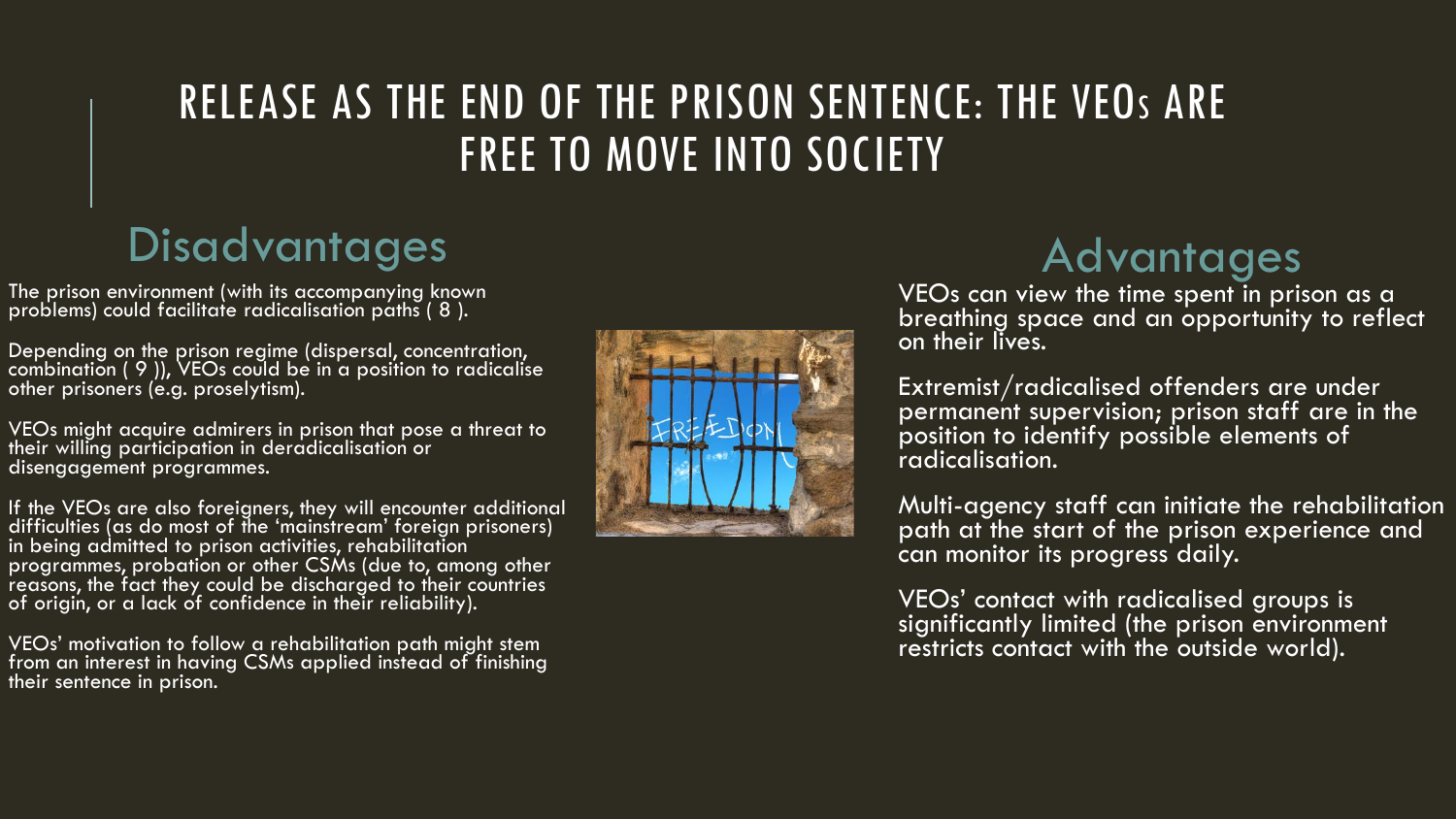#### RELEASE FROM PRISON AS THE APPLICATION OF AN ALTERNATIVE SANCTION: VEO<sup>S</sup> ARE SUPERVISED BY PROBATION OFFICERS

#### **Advantages**

VEOs are not under  $24/7$  supervision by probation or CSM. staff.

VEOs can easily stay in touch with other VEOs or radicalised groups through the internet or other forms of contact.

VEOs not sentenced to serve time in prison but placed directly under CSMs (or not sentenced at all) could underestimate the severity of their conduct.

VEOs could commit new crimes related to terrorism, or common crimes.

If the conditions attached to the applied CSM are too restrictive, there is a serious risk that the offender will be recalled/imprisoned.

VEOs not under any judicial process are not easily reached and involved in the disengagement path.



#### **Disadvantages**

Multi-agency staff can more easily stay in touch with VEOs' families and social networks.

VEOs can avoid the double stigmatisation.

VEOs can provide relevant testimonials for P/CVE strategies and can offer good counter-narratives or alternative narratives to specific target groups ( 10).

VEOs' rehabilitation garners a higher level of participation and support (or at least, not open opposition) from society, while seeking social and functional integration ( 11).

The participation of extremist/radicalised individuals in disengagement programmes can serve as a positive starting point towards a change in personal identity.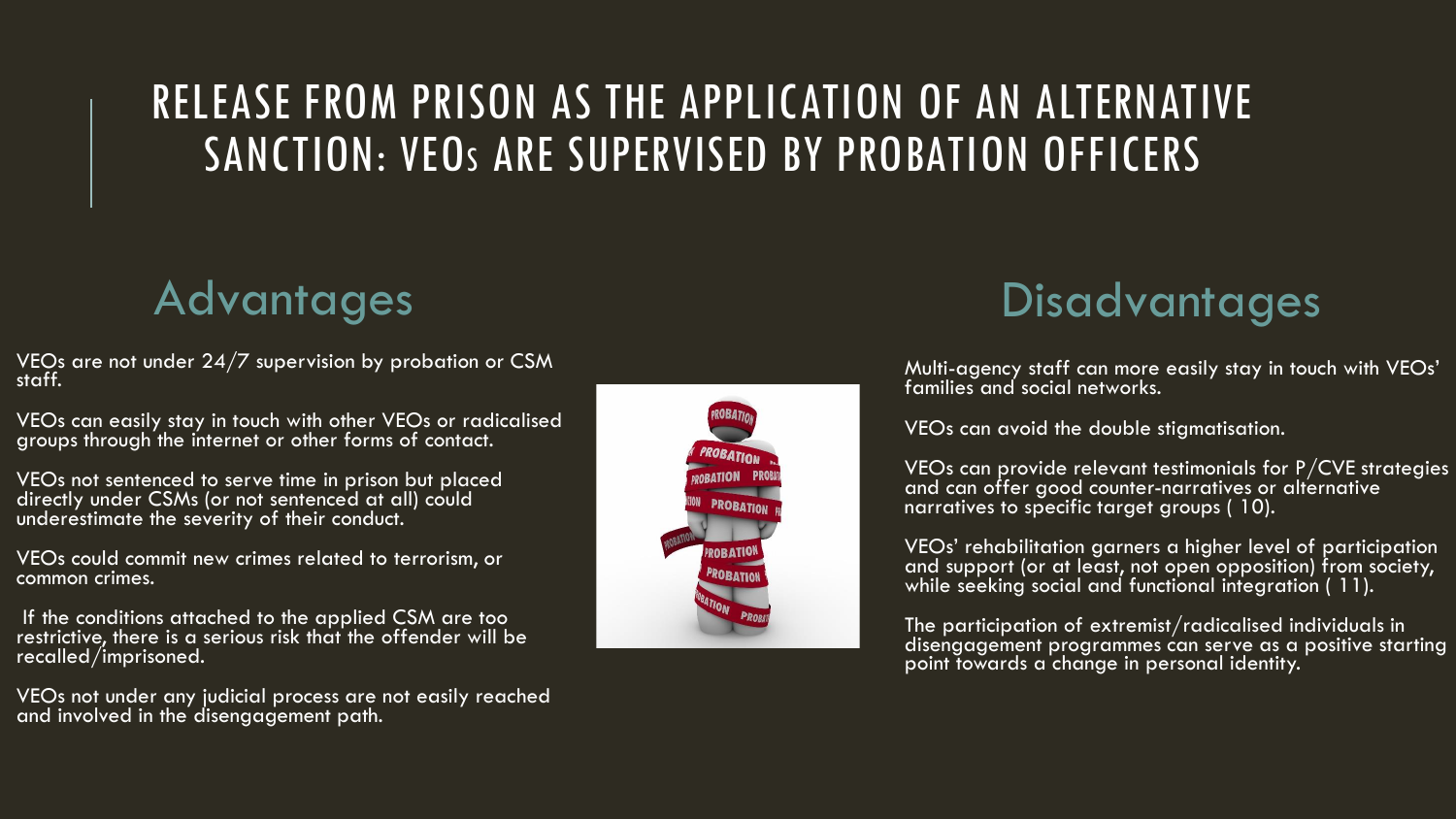# RELEASE FROM PRISON IN BOTH THE CASES

#### Elements in common

The need for strong personal motivation for desistance.

The support of significant others and positive social bonding throughout the whole rehabilitation path is vital.

Reintegration involves deradicalisation (disengagement, cognitive distancing). The reintegration process does not end on the last day of the prison sentence. Exit strategies are needed that consider the shift to offenders' gaining independence.

A multi-agency approach is key to stable reintegration ( 12).

Risk/needs assessments should be tailored to the individual circumstances of the VEO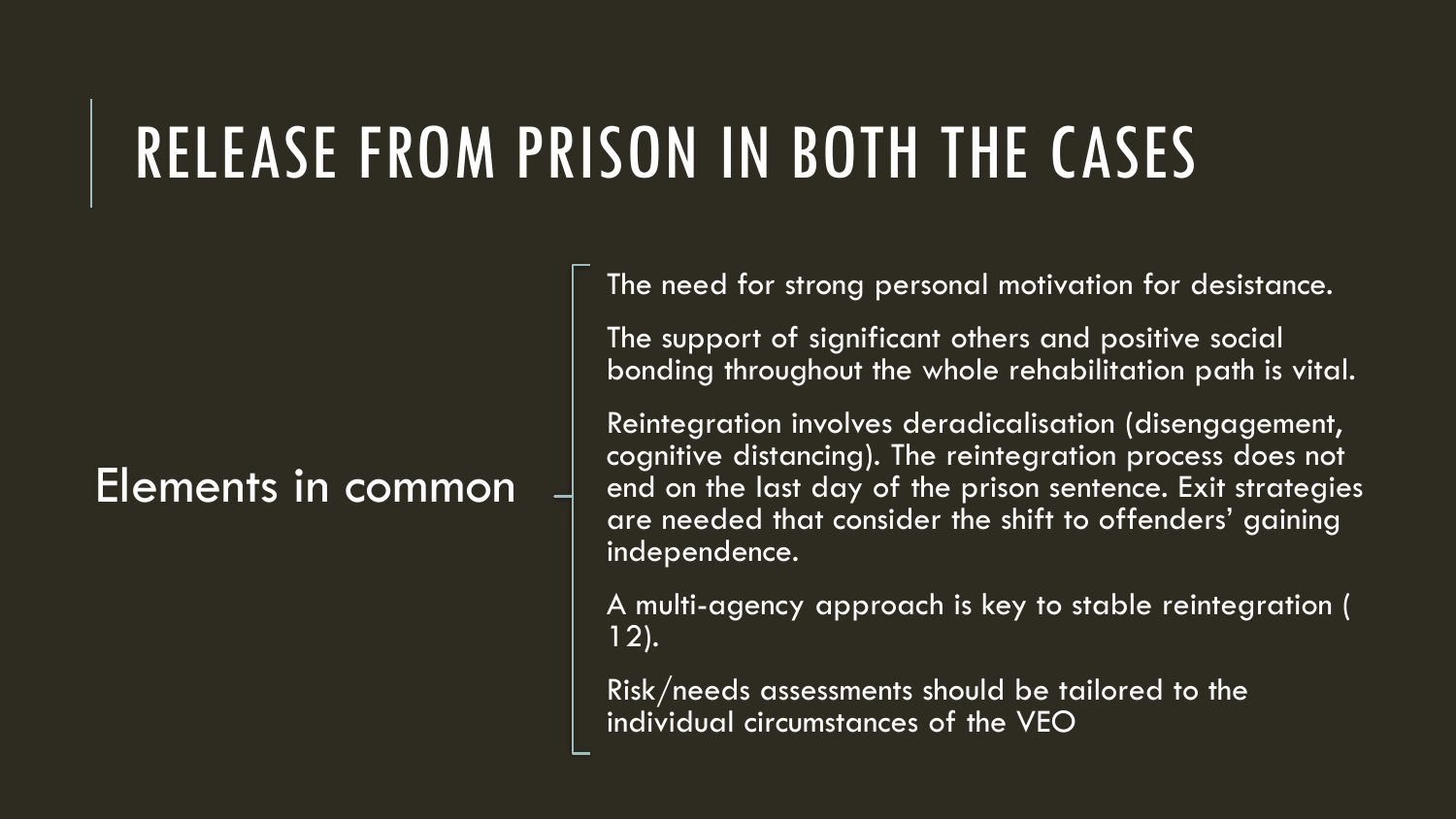### CHALLENGE  $1\#$ : INSPIRING OFFENDERS

**(Violent) Exiremist/radicalized individuals are the most important actors** of any rehabilitation process. According to relevant studies and to the field of research, called by criminologists *redemption research* , a personal decision-making and a sincere willingness towards an identity change are vital for the success of the rehabilitation process itself. Finding a way to inspire offenders towards an active participation into their rehabilitation path can be the first challenge of the multiagency cooperation.

Hlavka et al. (2015), pag. 4; Maruna et al, (2009), pag. 31

Blumstein, Nakamura. (2009). Redemption Curcio, Pattavina, Fisher (2018) Gender Differences on the Road to Redemption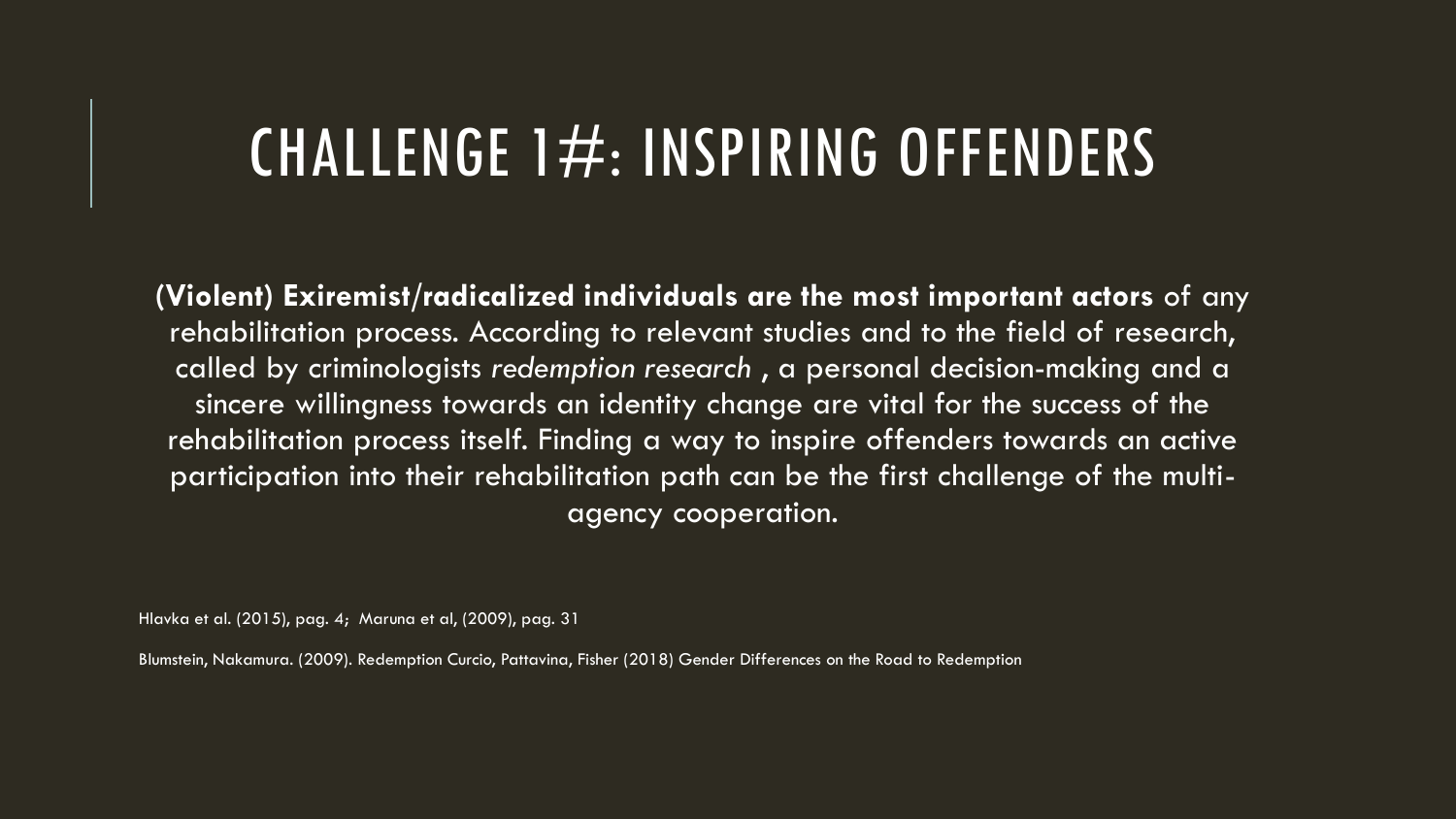## CHALLENGE 2#: FAMILY INVOLVEMENT

#### **Challenge 2#: FAMILY INVOLVEMENT**

| <b>Pros</b>                                                                    |           | Cons                                                                      |
|--------------------------------------------------------------------------------|-----------|---------------------------------------------------------------------------|
| Through family, it is easier to gather useful information about the o          |           | It can be difficult to find a way to communicate with the family, due to  |
| offender's personality and life                                                |           | language barriers                                                         |
| Thanks to family intermediation, it is easier to help offender finding a o     |           | The family can be suspicious and not trusting in authorities              |
| job                                                                            |           |                                                                           |
| For Islamist offenders, the family tends to play an important role for         | $\bullet$ | Family members can face some difficulties in accepting the involvement of |
| cultural and religious reasons                                                 |           | the offender in a terrorist context                                       |
|                                                                                |           |                                                                           |
| Involving the family from the very beginning of the path helps the o           |           | Some member of the family can be unable to offer stable and supportive    |
| monitoring the dynamics that regulate the relationships among the              |           | help to the offender                                                      |
| offender and the other members.                                                |           |                                                                           |
|                                                                                |           |                                                                           |
| Family can help the offender in maintaining/re-building of positive o          |           | the family itself can be the source of individual radicalization          |
| social networks                                                                |           |                                                                           |
| Family support can be a relevant motivation for a self-transformation <b>O</b> |           | the involvement in the reintegration path can cause family members        |
| toward desistance                                                              |           | emotional strain/psychological distress                                   |
|                                                                                |           |                                                                           |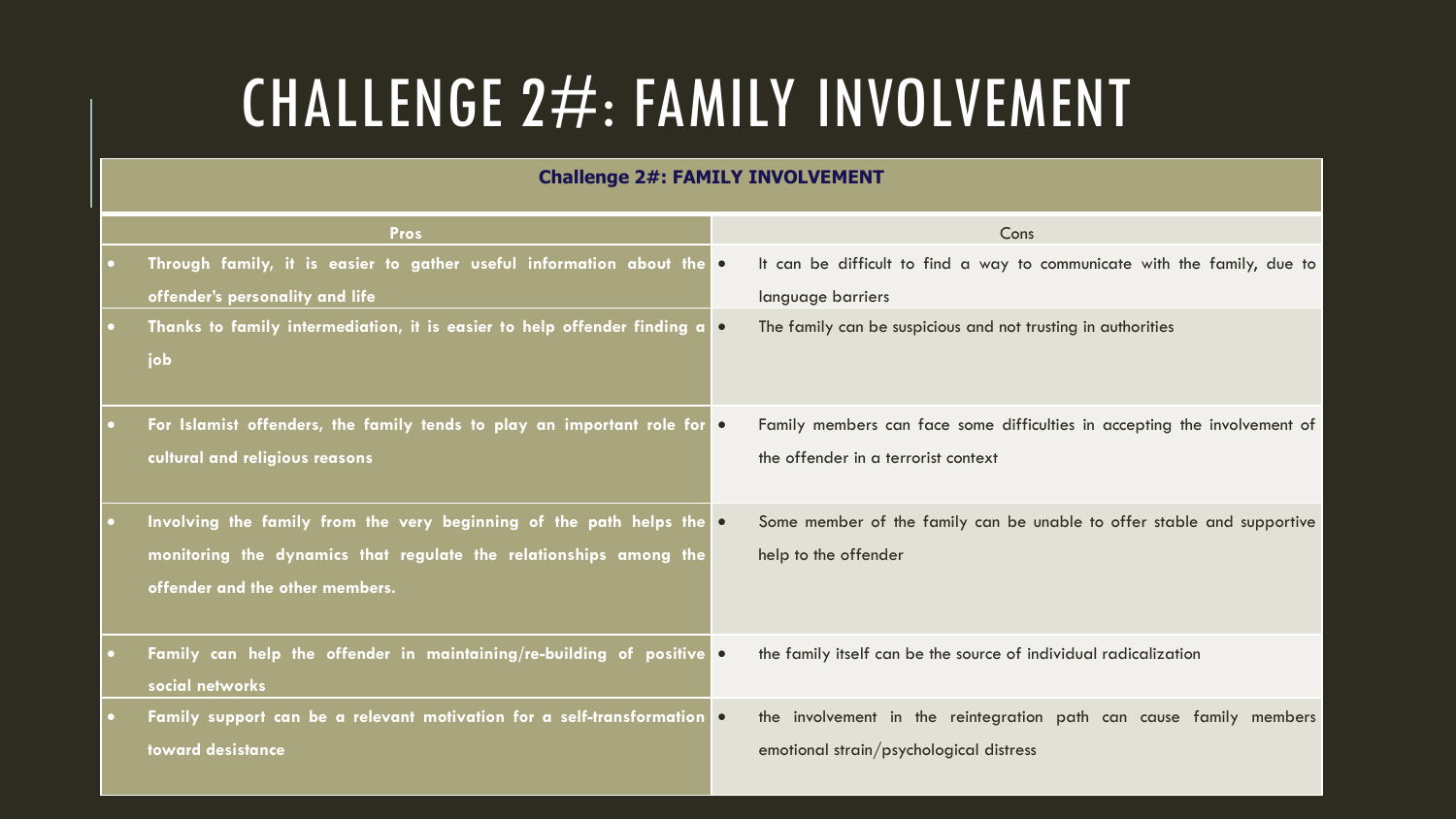### CHALLENGE 3#: DOUBLE STIGMATIZATION

Offenders are stigmatized as criminals AND terrorists

Second chance principle is hard to apply



Stakeholders should create awareness around why rehabilitation of those specific offenders is the best solution for the whole society.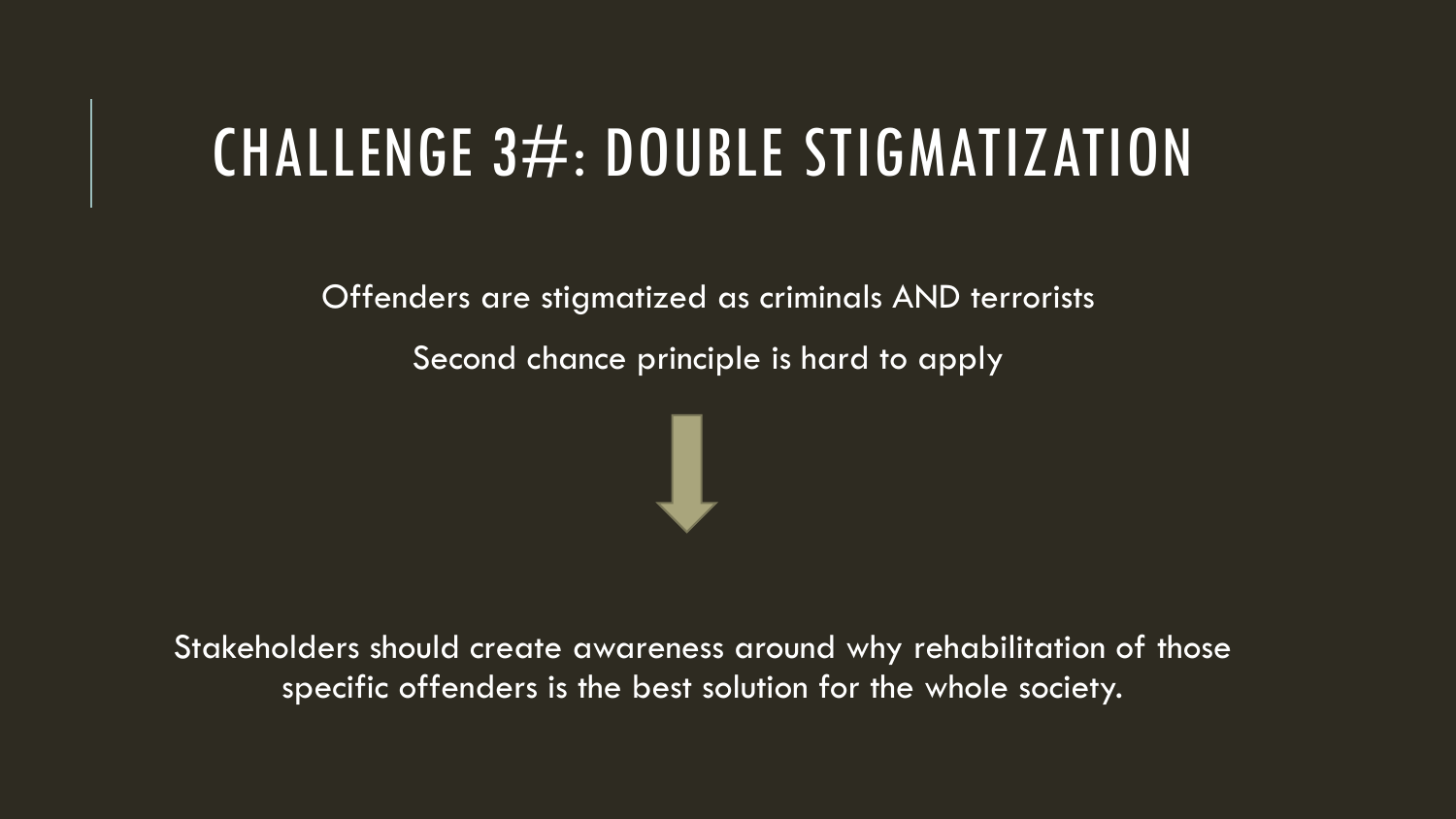## THE NEED FOR A LONG-TERM MULTI-AGENCY APPROACH

When dealing with VEOs who are on probation, serving a CSM or non-sentenced social context can play a decisive role. The responsibility for continuing the work begun in prison, in probation or in another setting, on a voluntary basis, lies with different agencies, organisations and communities. In order to prevent an overlap in interventions or to uncover a crucial area of interest, cooperation among different stakeholders should start as soon as possible

> All the existing models of multi-agency cooperation (despite differing vastly across countries) suggest that the fundamental elements for an efficient collaboration system ( 18) are as follows.

1. Understanding each other's assessment tools and the meaning of the outcomes.

2. Clarifying the role of each partner according to their specific professional tasks, and developing mutual trust and motivation.

3. Sharing the objectives of the applied strategies and the interest in achieving them.

4. Initiating, implementing and ensuring continuity and cohesion in cooperation among prison, probation and exit services.

5. Sharing relevant information (it is necessary to distinguish between classified and sensitive information: for the latter, partners should develop an efficient sharing system).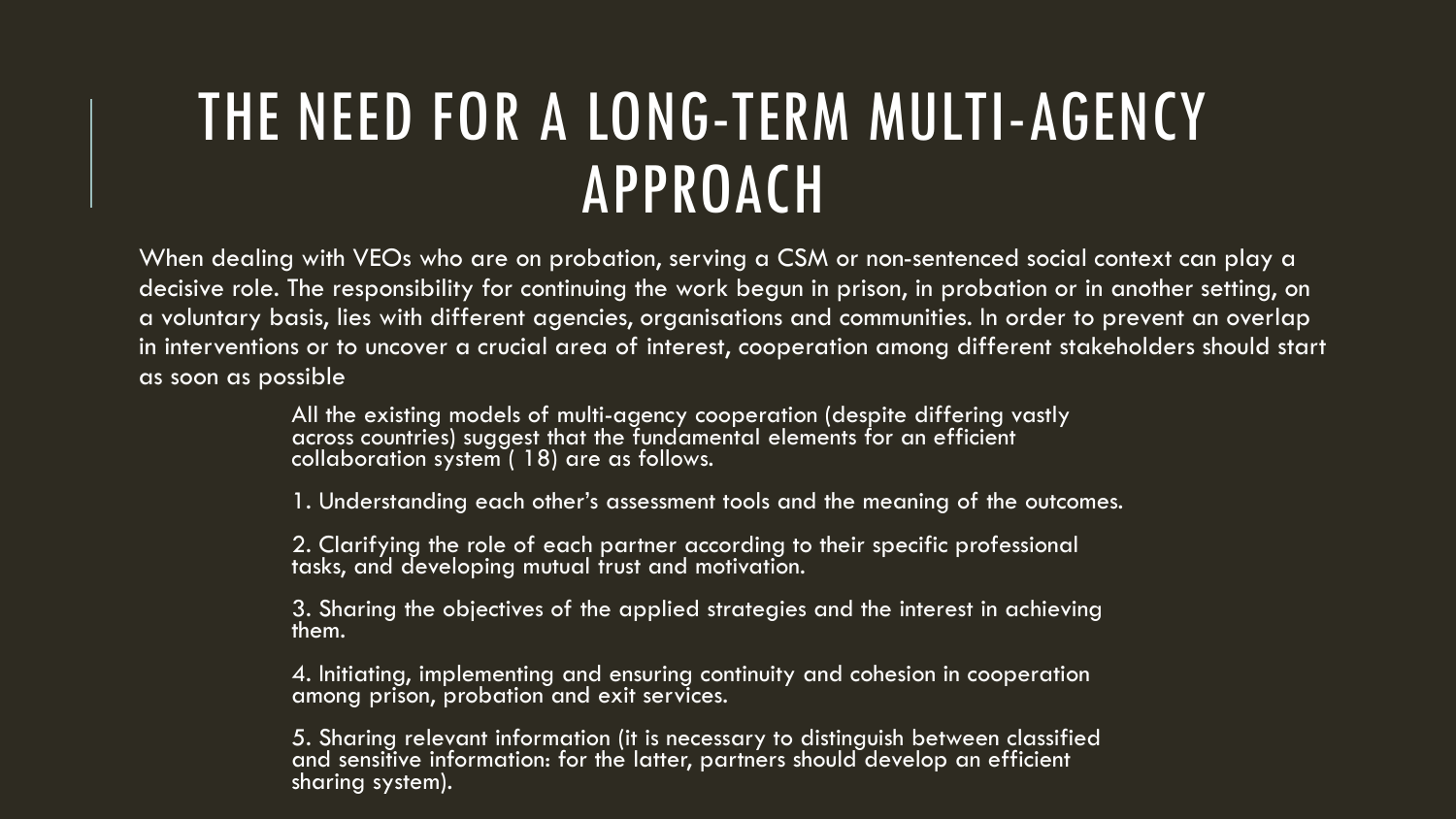# COMPOSITION OF MULTI-AGENCY NETWORKS

Research shows that multi-agency teams should involve different practitioners from the following areas.

1. Professional: P/CVE specialists, social work, psychological services, religious counselling.

2. Institutional: judicial system, prison services, probation services, municipalities, law enforcement agencies, intelligence agencies, civil society organisations, schools.

3. Social environment: communities, families.

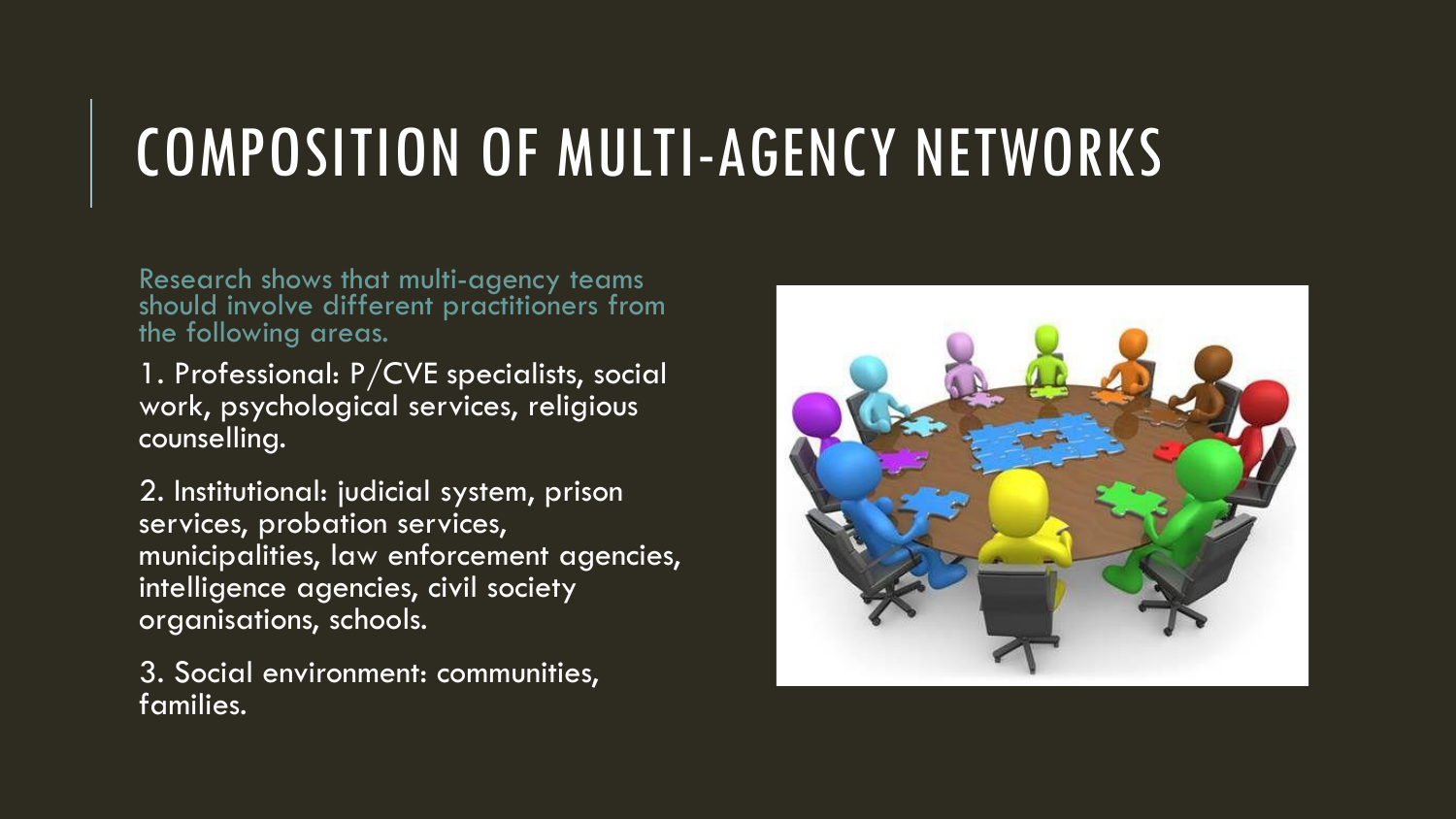### WORKING FOR REHABILITATION: THE MULTY-AGENCY TEAM

multi-agency team must clearly define the goals and objectives of the cooperation as well as the indicators of success and failure. (The primary goals should be preventing the commission of new crimes and rehabilitating extremist/radicalized offenders).

To reach these goals, actors should work on:

*deradicalisation* (described as a process that includes behavioral disengagement and cognitive distancing and led to the so called *exit phase*)

*(behavioral) disengagement*

These two goals not necessarily must be seen as inseparable or in a fixed order: they can be reached in different, following, moments. The rehabilitation process is organized in multiple steps, each one indispensable to obtain the final target of avoiding reoffending.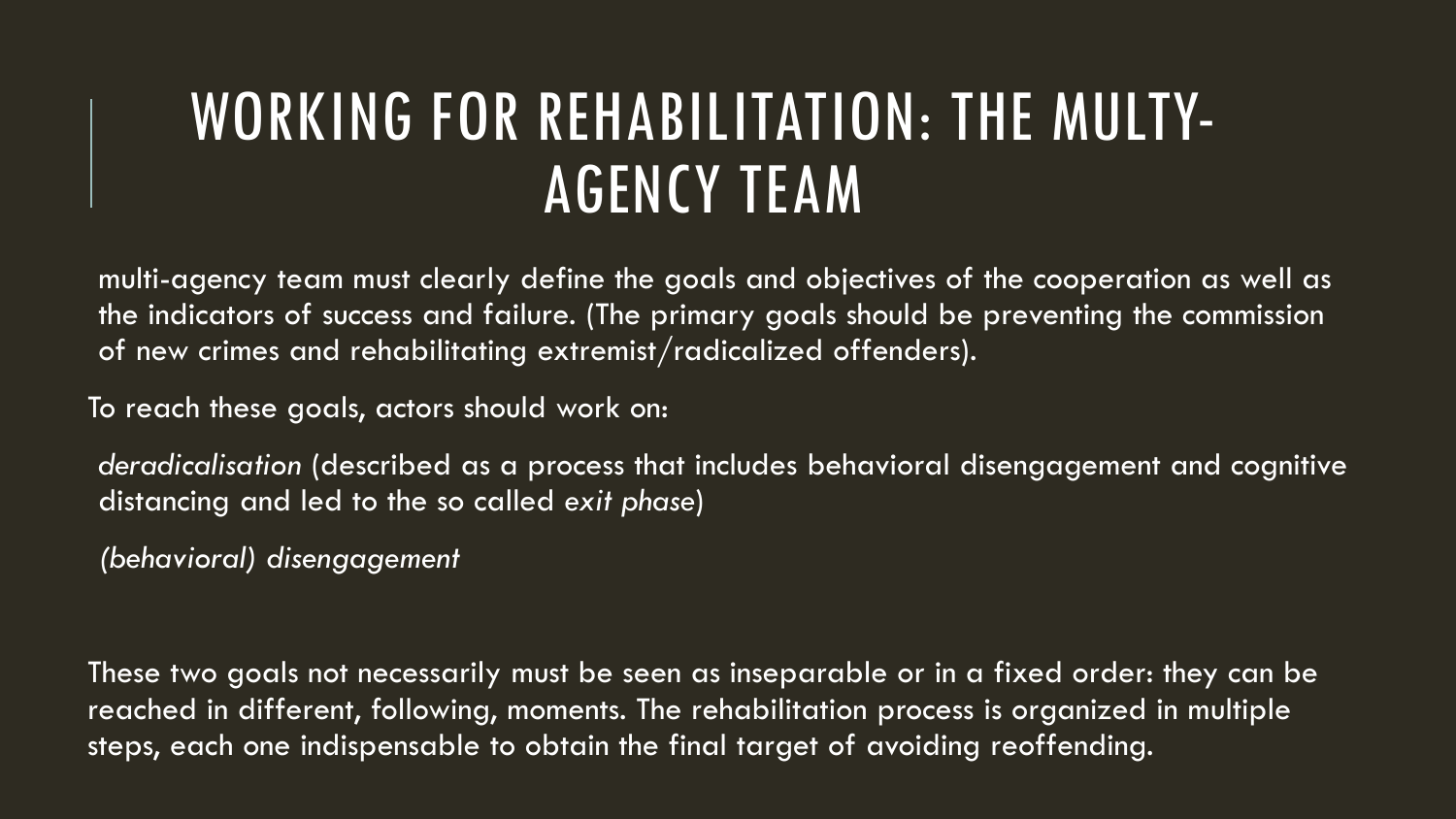### PROMISING PRACTICING

Three different approaches:

- **Psychological support** (individual sessions or group intreventions)
- **Religious and Spiritual Support** (chaplains should be trained for this task)

- **Social support** (the involvement of family and friends in a disengagement path can be useful – when possible. (Role of *significant others*)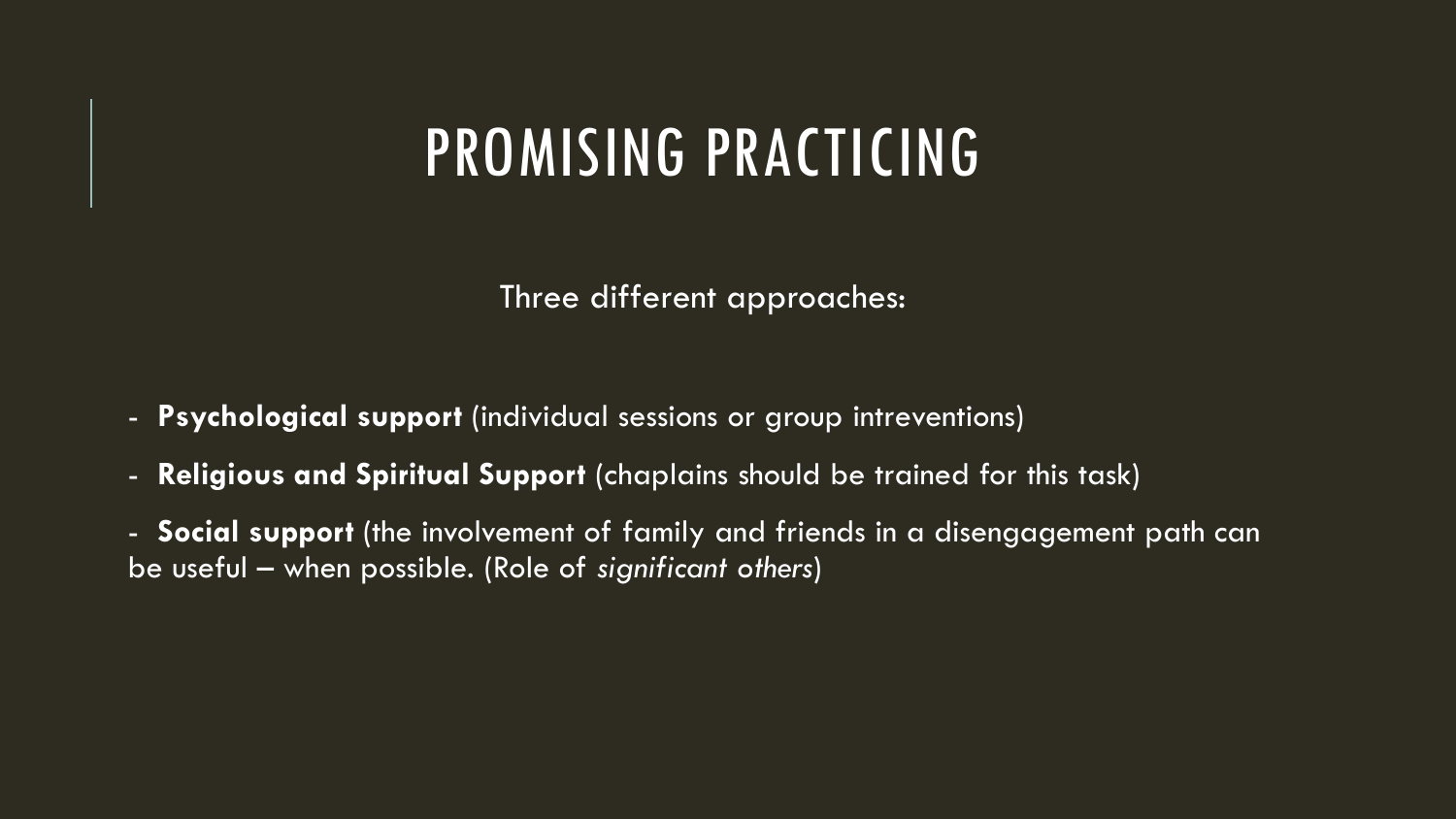### **KIND OF ENGAGEMENT OF THE OFFENDER IN THE PROGRAMME**

**Voluntary**. Individuals that have been involved in extremist/radicalized groups authonomously decide to leave them and follow the programme

**Depending on judicial decision.** The programme become a specific part of the enforcement of the sentence outside the prison and is normally developed in collaboration with the probation service, outside of the prison setting.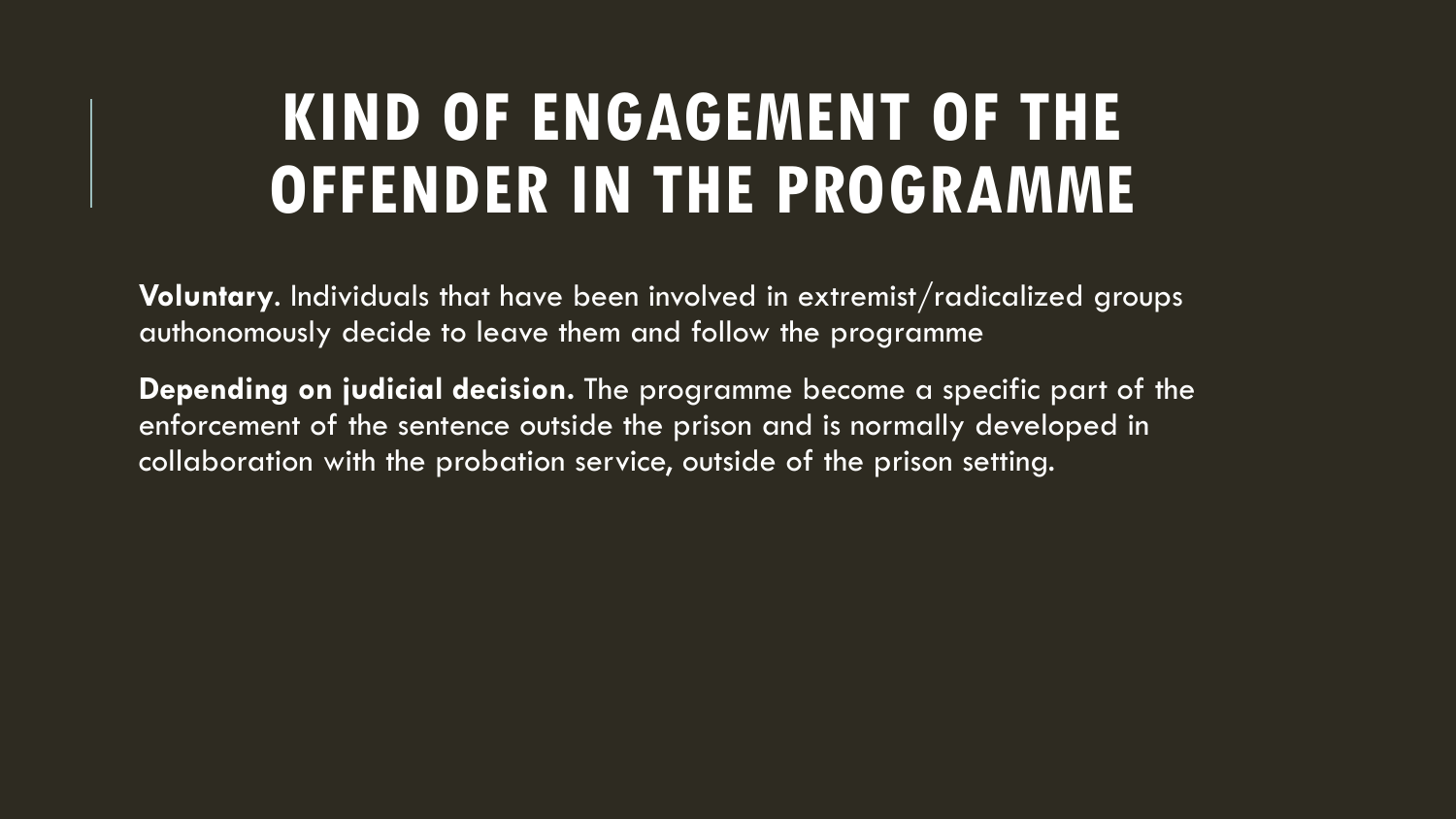# KEY RECOMMENDATIONS (1)

1) Programmes addressing all forms of (violent) extremism/radicalisation should exist. Anyone seeking to disengage from any form of violent ideology should be able to find support.

2) Adopting cross-extremism approaches to rehabilitation can help practitioners learn and benefit from adjacent field.

3) Apply a multi-agency approach to  $P/CVE$  and VEO reintegration. Neither security agencies nor NGOs can succeed in this endeavour alone. All actors need to find respectful and effective structures for cooperation and information sharing.

4) Maintain the focus on behavioural disengagement. Especially with VEOs, the first steps should focus on preventing them from committing acts of violence and other crimes in the future.

5) Ensure proportionality and continuity. Interventions must be based on tailor-made risks and needs assessments and must consider the positive and negative consequences of all interventionson the individual and on the relevant community. Moreover, continuity must be maintained throughout the process, including during transitions from prison to probation programmes.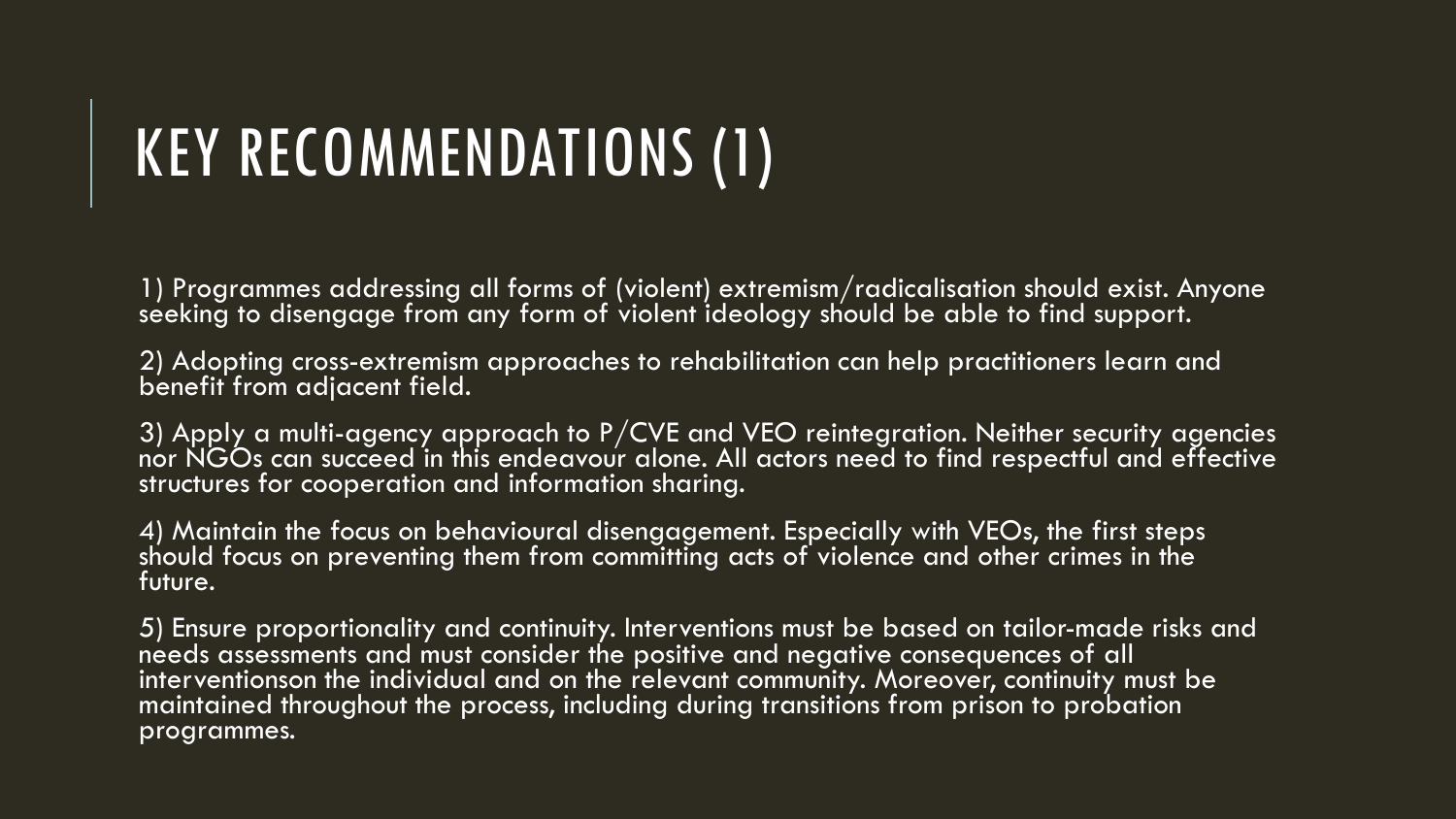# KEY RECOMMENDATIONS (2)

6) Mitigate stigmatisation by reducing the labelling of individuals and by raising awareness in the community about the importance of rehabilitation programmes. Avoid reinforcing the perception that VEOs receive preferential treatment, as this could provoke feelings of anger and frustration among community members.

7) Train and engage communities, families, municipalities and local authorities that they understand the importance of rehabilitation programmes and contribute to a conducive environment.

8) Consider and plan for specific approaches focused on gender, age, religious and ethnic needs, from the beginning.

9) Enhance the existing capacity of all stakeholders and actors involved in rehabilitation programmes and invest in the development needed to meet new needs as they arise and are identified.

10) Implement the use of restorative justice and consider involving victims of VEOs (depending on their own needs).